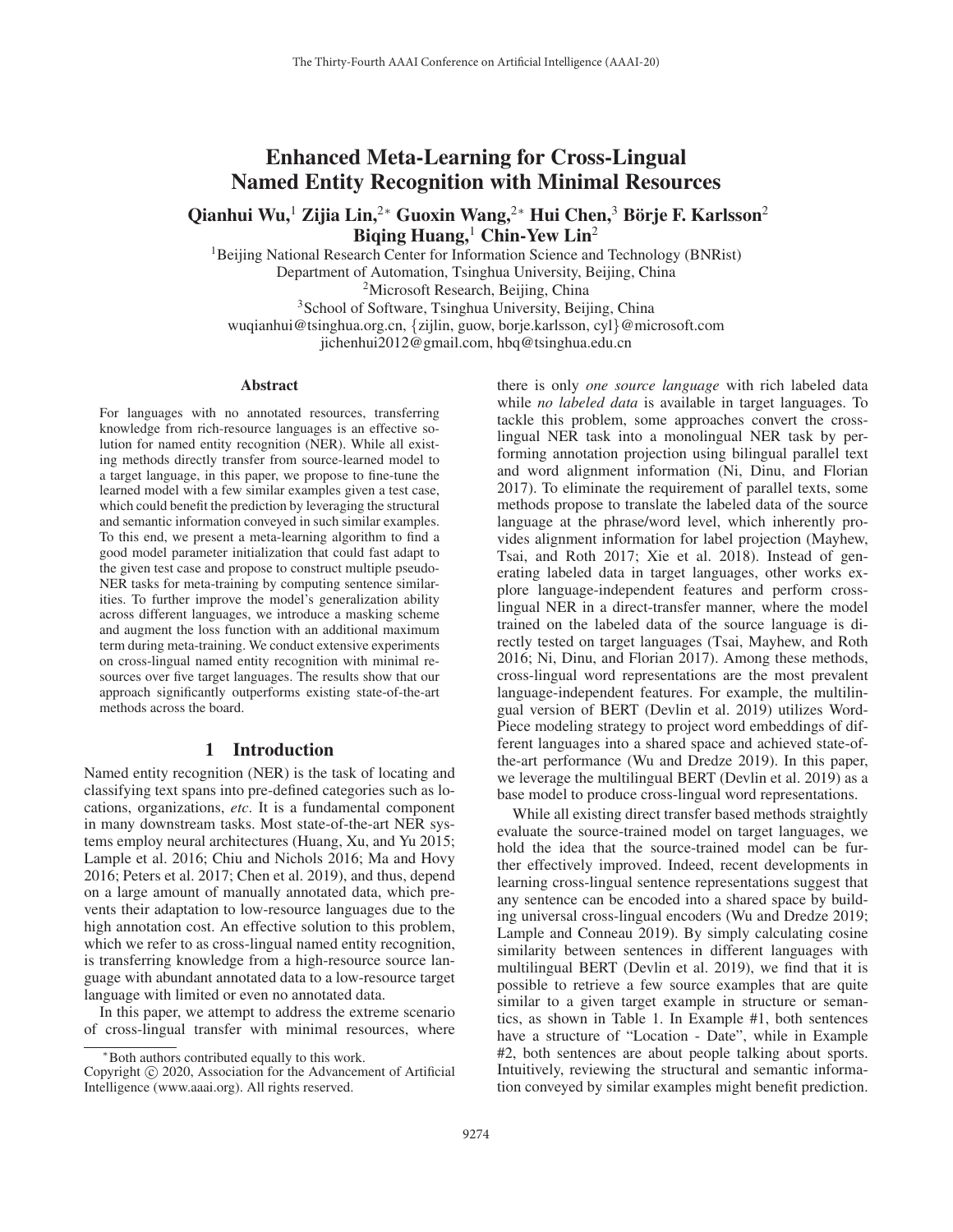| #1 | Ginebra [B-LOC], 23 may (EFECOM [B-ORG]).<br>PRESS DIGEST - Israel [B-LOC] - Aug 25. |
|----|--------------------------------------------------------------------------------------|
|    |                                                                                      |
|    | Flores [B-PER] afirmó: "con él intentaremos ganar en                                 |
|    | velocidad, que es una de las mejores virtudes que                                    |
|    | tiene este equipo."                                                                  |
| #2 | (Flores said: "With him, we will try to win faster,                                  |
|    | which is one of the best advantages of this team.")                                  |
|    | "Things fell in for us," said Sorrento [B-PER], who has                              |
|    | six career grand slams and hit the ninth of the sea-                                 |
|    | son for the Mariners [B-ORG].                                                        |

Table 1: Examples of similar sentence pairs in structure (#1) or semantics (#2), where WHITE ( GREY ) highlights the Spanish (retrieved English) examples.

Therefore, given a test example in a target language, we propose to first retrieve a small set of similar examples from the source language, and then, use these retrieved examples to fine-tune the model before testing.

However, if the retrieved similar set is too large, too much noise will be introduced via relatively distant examples. And thus to avoid misleading the model with distant examples, the cardinality of a similar group is typically small. In such a scenario, the model is expected to achieve higher performance on a test example after only one or a few fine-tuning steps using the limited-size set of retrieved examples. This inspires us to apply meta-learning, which aims to learn a model that facilitates fast adaptation to new tasks with a minimal amount of training examples (Andrychowicz et al. 2016; Vinyals et al. 2016; Finn, Abbeel, and Levine 2017).

In this paper, we follow the recently proposed modelagnostic meta-learning approach (Finn, Abbeel, and Levine 2017) and extend it to the cross-lingual NER task with minimal resources, where no labeled data is provided in target languages. We construct a set of pseudo-meta-NER tasks using the labeled data from the source language and propose a meta-learning algorithm to find a good model parameter initialization that could fast adapt to new tasks. When it comes to the adaptation phase, we regard each test example as a new task, build a pseudo training set for it, and fine-tune the meta-trained model before testing.

When adapting meta-learning to cross-lingual NER, we notice that most mispredictions occur on language-specific infrequent entities. It is known that an NER system makes predictions through word features of an entity itself, and the syntactic or semantic information of its context. However, most entities are generally of low frequency in the training corpora of the base model, and thus, entity representations across different languages are not well-aligned in the shared embedding space. That is, for the prediction of a lowfrequency entity, over-dependence on its own features will inhibit the model transferring across languages. Therefore, we introduce a masking scheme on named entities during meta-training to weaken the dependence on entities and promote the prediction through contextual information. Meanwhile, considering that the commonly used average loss over all tokens treats each token equally though some tokens may be more difficult to learn and easier to be mispredict, we add

a maximum term to the original loss function, which makes the model focus more on such tokens and thus reduce mispredictions, so that the meta-knowledge of these mispredictions will not be transferred to target languages.

To summarize our contributions:

- We propose a model-agnostic meta-learning-based approach to tackle cross-lingual NER with minimal resources. To our best knowledge, this is the first successful attempt in adapting meta-learning to NER.
- We propose a masking scheme on named entities and augment the loss function with an additional maximum term during meta-training, to facilitate the model's ability to generalize across different languages.
- We evaluate our approach over 5 target languages, *i.e.*, Spanish, Dutch, German, French, and Chinese. We show that the proposed approach significantly outperforms existing state-of-the-art methods across the board.

# 2 Related Work

### 2.1 Cross-lingual NER with Minimal Resources

There are two major branches of work in cross-lingual NER with minimal resources: methods based on annotation projection and methods based on direct transfer.

One of the typical approaches in the annotation projection category is to take bilingual parallel corpora, annotate the source side, and project the annotations to the target using learned word alignment information (Ni, Dinu, and Florian 2017). However, these methods depend on parallel texts, as well as annotations in at least one side, which is unavailable in many cases. To eliminate the requirement of parallel data, some approaches first translate source-language labeled data at the word/phrase level, and then directly copy labels across languages (Xie et al. 2018; Mayhew, Tsai, and Roth 2017). Yet, this might bring in too much noise due to sense ambiguity and word order differences. Differently, most approaches based on direct transfer leverage language-independent features to train a model on the source language and then directly apply it on target languages. Cross-lingual word embeddings are the most widely used ones of such features (Ni, Dinu, and Florian 2017; Devlin et al. 2019), while other approaches also introduces word clusters (Täckström, McDonald, and Uszkoreit 2012) and Wikifier (Tsai, Mayhew, and Roth 2016) as crosslingual features.

In this paper, we use a contextual cross-lingual word embedding (Devlin et al. 2019) as the language-independent feature. Rather than directly transferring from the sourcelearned model to target, we propose to fine-tune the model by converting the minimal-resource cross-lingual transfer problem into a low-resource learning problem, and furthermore, present an enhanced meta-learning algorithm to tackle it. To our best knowledge, we are the first to extend the idea of meta-learning to cross-lingual NER with minimal resources.

#### 2.2 Meta-Learning

Meta-learning has a long history (Naik and Mammone 1992) and emerged recently as a way to fast adapt to new tasks with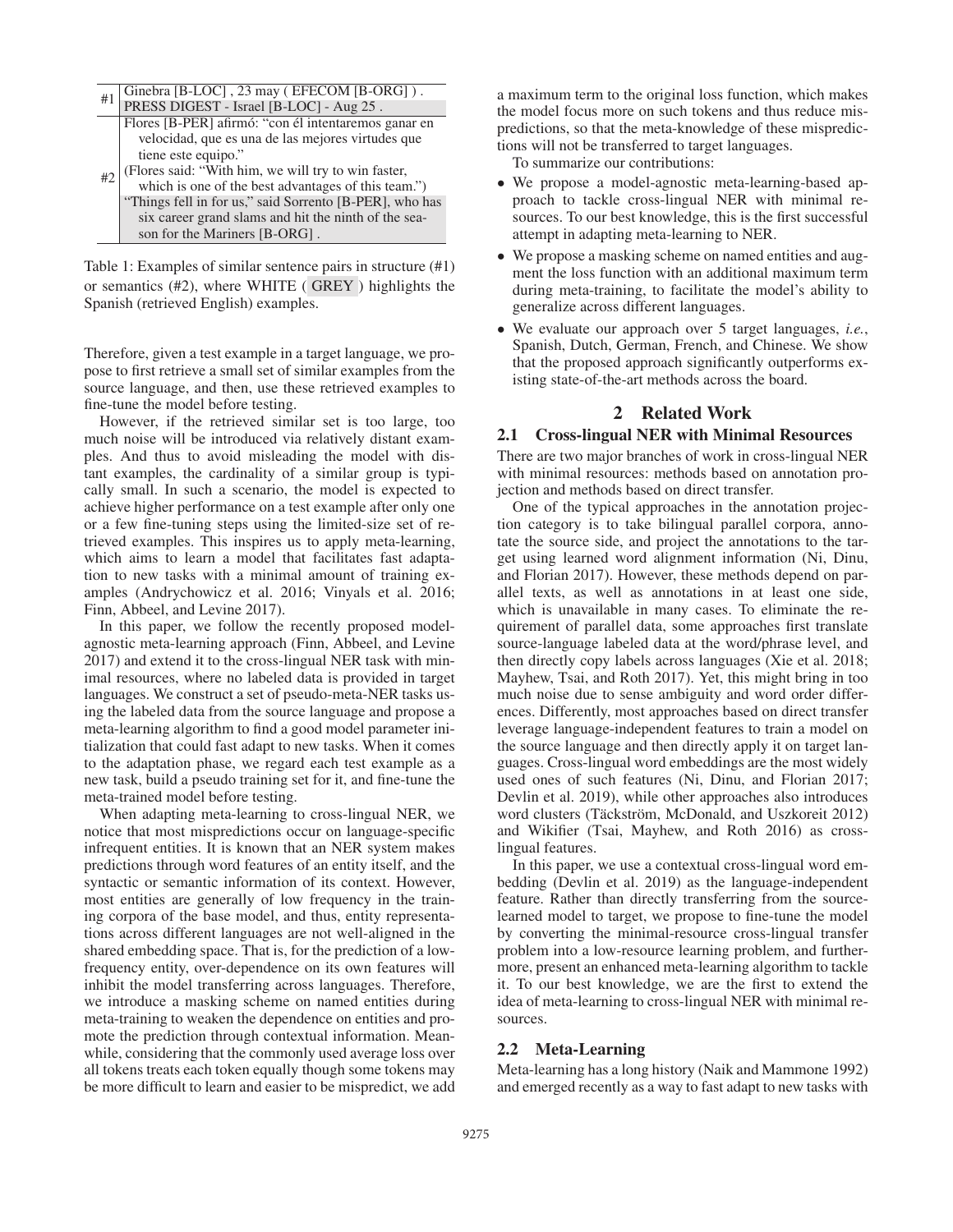very limited data. It has been applied to various tasks such as image classification (Koch, Zemel, and Salakhutdinov 2015; Ravi and Larochelle 2017), neural machine translation (Gu et al. 2018), text generation (Huang et al. 2018; Qian and Yu 2019), and reinforcement learning (Finn, Abbeel, and Levine 2017; Li et al. 2018)

There are three categories of meta-learning algorithms: learning a metric space which can be used to compare lowresource examples with rich-resource examples (Vinyals et al. 2016; Sung et al. 2018), learning an optimizer to update the parameters of a model (Andrychowicz et al. 2016; Chen et al. 2018), and learning a good parameter initialization of a model (Finn, Abbeel, and Levine 2017; Mi et al. 2019).

Our approach falls into the last category. We extend the idea of model-agnostic meta-learning (MAML) (Finn, Abbeel, and Levine 2017) to the cross-lingual NER with minimal resources by constructing multiple pseudo-meta-NER tasks. Furthermore, we employ a masking scheme and enhance the loss function with an additional maximum item during meta-training to improve the model's ability to transfer across languages.

#### 3 Methodology

Named Entity Recognition is proposed as a sequence labeling problem. Given a sequence with L tokens  $\mathbf{x} = \{x_i\}_{i=1}^L$ , an NER system is expected to produce a label sequence an NER system is expected to produce a label sequence  $y = \{y_i\}_{i=1}^L$ , where  $x_i$  is the *i*-th token and  $y_i$  is the corresponding label of  $x_i$ . Denote the labeled training data of a responding label of  $x_i$ . Denote the labeled training data of a source language as  $D^S$  and the test data of a target lansource language as  $D_{train}^S$  and the test data of a target lan-<br>quage as  $D^T$ . Minimal-resource cross-lingual NER aims guage as  $D_{test}^T$ . Minimal-resource cross-lingual NER aims<br>to train a model M with  $D_2^S$  and it is expected that the to train a model M with  $D_{train}^S$  and it is expected that the model will perform well on  $D^T$ model will perform well on  $D_{test}^T$ .

# 3.1 Base Model

In this section, we give a brief introduction to multilingual BERT (Devlin et al. 2019) (mBERT), which we leverage as the base model in our approach, since it produces an effective cross-lingual word representation. To ease the explanation, we start with BERT (Devlin et al. 2019) here.

BERT is a language model learned with the Transformer encoder (Vaswani et al. 2017). It reads the input sequence at once and learns via two strategies, *i.e.*, masked language modeling and next sentence prediction.

mBERT follows the same model architecture and training procedure as BERT except that it is pre-trained on concatenated Wikipedia data of 104 languages. For tokenization, mBERT utilizes WordPiece embeddings (Wu et al. 2016) with a 110k shared vocabulary to facilitate embedding space alignment across different languages.

Following (Devlin et al. 2019) and (Wu and Dredze 2019), we address cross-lingual NER by adding a linear classification layer with softmax upon the pre-trained mBERT, which can be formulated as:

$$
h = \text{mBERT}(x),\tag{1}
$$

$$
\hat{y}_l = \text{softmax}(Wh_l + b),\tag{2}
$$

where *x* is structured as  $\{x_0, x_1, ..., x_L, x_{L+1}\}\text{. } x_0 = [\text{CLS}]$ and  $x_{L+1} =$  [SEP] are two special tokens as in (Devlin et al. 2019).  $h = \{h_l\}_{l=1}^{L}$  and  $h_l$  denotes the output of the pre-<br>trained mBERT that corresponds to the input token  $x_l$ ,  $\hat{u}_l$ trained mBERT that corresponds to the input token  $x_l$ .  $\hat{y}_l$ denotes the predicted probability distribution for  $x_l$ . W and b are trainable parameters.

The learning loss *w.r.t. x* is modeled as the cross-entropy of the predicted label distribution and the ground-truth one for each token:

$$
\mathcal{L}(\theta) = -\frac{1}{L} \sum_{l=1}^{L} \text{CrossEntropy}(y_l, \hat{y}_l)
$$
 (3)

where  $y_l$  is a one-hot vector of the ground-truth label for the l-th input token  $x_l$ . And the total loss for learning is the summation of losses on all training examples. It should be noted that, if a word is split into several subwords after tokenization, only the label of the first subword is considered.

# 3.2 Enhanced Meta-Learning for Cross-Lingual NER with Minimal Resources

In this section, we elaborate on the proposed approach. First, we clarify how to construct multiple pseudo-meta-NER tasks with the labeled data of the source language. Then, we describe the meta-training algorithm of our approach. Next, we illustrate the proposed masking mechanism and the augmented loss involved in the meta-training phase. Finally, we show how to adapt the meta-learned model to test examples of target languages. The whole procedure of our algorithm is summarized in Algorithm 1.

Pseudo-Meta-NER Tasks In a typical meta-learning scenario, a model is trained on a set of tasks in the meta-training phase, such that the trained model can quickly adapt to new tasks using only a small number of examples. Thus to tackle the minimal-resource cross-lingual NER via meta-learning, we first construct a set of pseudo-meta-NER tasks using the labeled data of the source language.

Assuming there are N examples in  $D_{train}^S = \{x^{(i)}\}_{i=1}^N$ .<br>A take each  $x^{(i)}$  as the test set  $D_i^T$ , of an individual mate We take each  $x^{(i)}$  as the test set  $D_{test}^{T_i}$  of an individual meta task  $\mathcal{T}_i$ , and create a pseudo training set  $D_{train}^{\mathcal{T}_i}$  for it by retrieving the most similar examples of  $x^{(i)}$  from  $D^S$ retrieving the most similar examples of  $x^{(i)}$  from  $D_{train}^S$ .<br>As a result, the number of the constructed pseudo-meta-NER As a result, the number of the constructed pseudo-meta-NER tasks is N and each meta task  $\mathcal{T}_i$  can be denoted as:

$$
\mathcal{T}_i = (D_{train}^{\mathcal{T}_i}, D_{test}^{\mathcal{T}_i}), i \in 1, 2, ..., N.
$$
\n(4)

Specifically, we first compute the sentence representation  $r^{(i)}$  for each  $x^{(i)}$ ,  $i \in \{1, 2, ..., N\}$ :

$$
r^{(i)} = f(\boldsymbol{x}^{(i)})
$$
\n<sup>(5)</sup>

where  $f(\cdot)$  could be any function that is able to produce cross-lingual sentence representations. Here, we employ the multilingual BERT (Devlin et al. 2019) and use the the final hidden vector corresponding to the first input token ([CLS]) as the sentence representation.

Then, we construct  $D_{train}^{T_i}$  by selecting top-K similar ex-<br>the from  $D^S \longrightarrow \mathcal{L}^{(i)}$ . The metric used to measure the amples from  $D_{train}^S \setminus \boldsymbol{x}^{(i)}$ . The metric used to measure the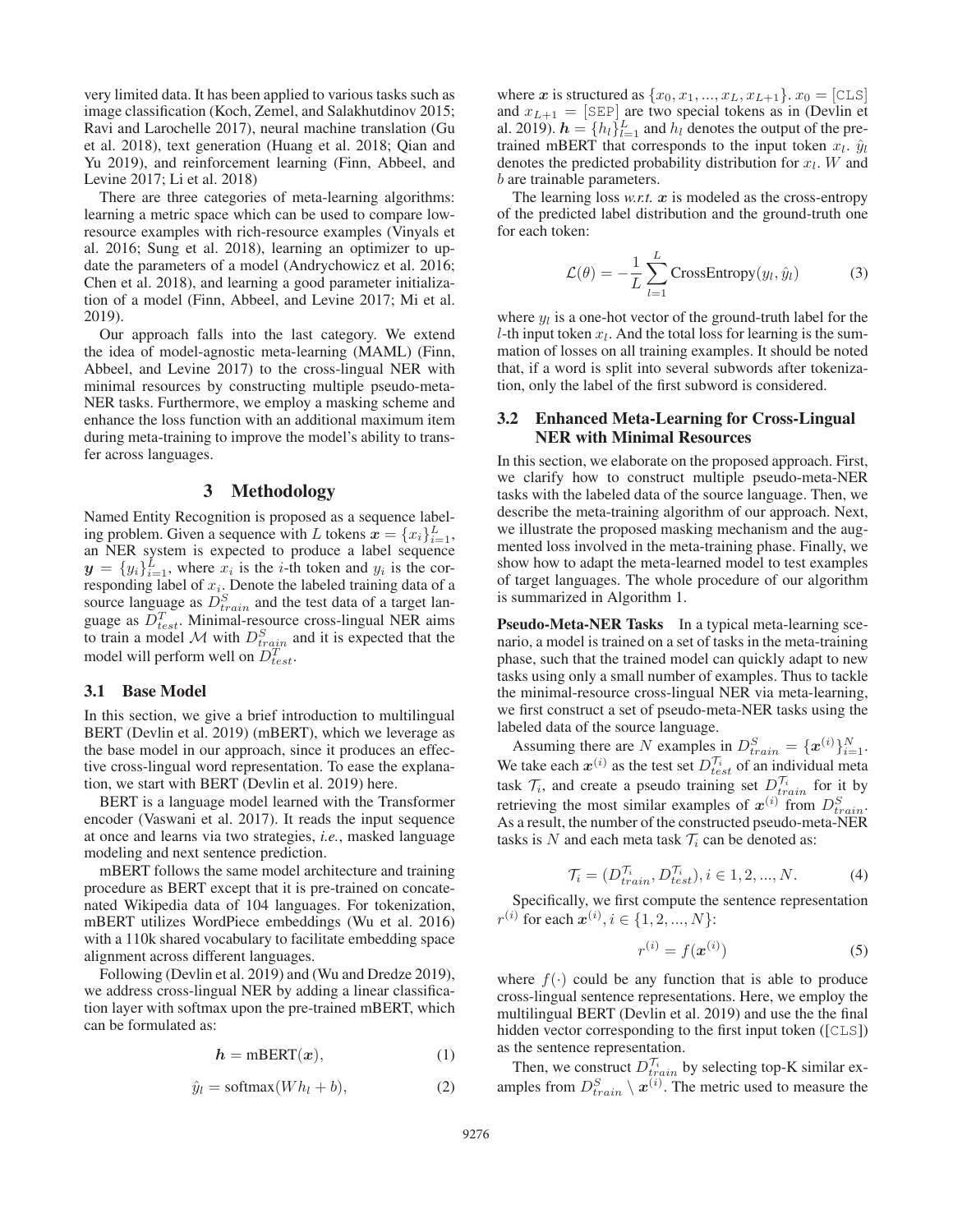Algorithm 1 Enhanced Meta-Learning for Cross-Lingual NER with Minimal Resources

1: **procedure** META-TRAINING( $D_{train}^S$ ,  $\alpha$ ,  $\beta$ )<br>2. Construct  $\mathcal{T} = \{ \mathcal{T} \}$  with  $D^S$ 2: Construct  $\mathcal{T} = {\mathcal{T}_i}$  with  $D_{train}^S$ .<br>3. Initialize with the pre-trained base 3: Initialize with the pre-trained base model  $\mathcal{M}_{\theta}$ . 4: while not done do 5: Sample a batch of source tasks  $\mathcal{T}_i$  from  $\mathcal{T}_i$ . 6: for all  $\mathcal{T}_i$  do 7: Update  $\theta'_i = U^n(\theta; \alpha)$ .<br>
Sompute  $\theta_i = \nabla_{\theta'} \mathcal{L}_{\alpha}$ . 8: Compute  $g_i = \nabla_{\theta_i'} \mathcal{L}_{D_{test}^{\tau_i}}(\theta_i').$ 9: end for 10: Update  $\theta \leftarrow \theta - \beta \sum_i g_i$ .<br>11: **end while** 11: end while 12: **return**  $\mathcal{M}_{\theta^*}$  with  $\theta^*$  being the final updated  $\theta$ <br>13: **end procedure** end procedure 14: **procedure** ADAPTATION( $\mathcal{M}_{\theta^*}$ ,  $D_{train}^S$ ,  $D_{test}^T$ ,  $\gamma$ )<br>15: **for all**  $x^{(j)} \in D^T$  **do** 15: **for all**  $x^{(j)} \in D_{test}^T$  **do**<br>16:  $D^{T_j}$   $x^{(j)}$  and a 16:  $D_{test}^{T_j} = \boldsymbol{x}^{(j)}$  and construct  $D_{train}^{T_j}$  with  $D_{train}^{S}$ .

17: Update 
$$
\hat{\theta}_j = \theta^* - \gamma \nabla_{\theta^*} \mathcal{L}_{D_{train}^{T_j}}
$$

- 18: Label  $D_{test}^{T_j}$ , *i.e.*,  $\mathbf{x}^{(j)}$ , using  $\mathcal{M}_{\hat{\theta}_j}$ .
- 19: end for

20: end procedure

similarity between  $x^{(i)}$  and  $x^{(m)}$  is:

$$
s(\mathbf{x}^{(i)}, \mathbf{x}^{(m)}) = \frac{r^{(i)} \cdot r^{(m)}}{\|r^{(i)}\| \|r^{(m)}\|},\tag{6}
$$

where  $m \in \{1, 2, ..., N\}$  and  $m \neq i$ .

Meta-Training In the meta-training phase, we train a model  $M$  by repeatedly simulating the adaptation phase, where the meta-trained model is fine-tuned with a minimal amount of training data of a new task and then tested on the test data.

Specifically, given the created pseudo-meta-NER tasks  $\{\mathcal{T}_i\}_{i=1}^N$  and a model  $\mathcal{M}_{\theta}$  parameterized by  $\theta$ , we first ran-<br>domly sample a task  $\mathcal{T}_i$  to derive new model parameters  $\theta'$ domly sample a task  $\mathcal{T}_i$  to derive new model parameters  $\theta'$ -<br>via *n* gradient undates on the original model parameters  $\theta$ via *n* gradient updates on the original model parameters  $\theta$ , which we refer to as inner-update:

$$
\theta_i' = U^n(\theta; \alpha) \tag{7}
$$

where  $U^n$  is the operator that performs gradient descent n<br>times with the learning rate  $\alpha$  to minimize the loss  $\hat{U}$ ,  $\tau$ . times with the learning rate  $\alpha$  to minimize the loss  $\mathcal{L}_{D_{train}^{\tau_i}}$ 

computed on  $D_{train}^{T_i}$ . For example, when applying *a single* eradient undate *gradient update*,

$$
\theta_i' = \theta - \alpha \nabla_{\theta} \mathcal{L}_{D_{train}^{\mathcal{T}_i}}(\theta)
$$
\n(8)

We then evaluate the updated parameters  $\theta_i$  on  $D_{test}^{T_i}$ <br>d further update the meta model  $\mathcal{M}_o$  by minimizing the and further update the meta model  $\mathcal{M}_{\theta}$  by minimizing the loss  $\mathcal{L}_{D_{test}^{\tau_i}}(\theta_i)$  with respect to  $\theta$ , which is referred to as  $\frac{D_{test}}{D_{test}}$  of the aggregating multiple pseudo-meta-NER tasks, the meta-objective is:

$$
\min_{\theta} \sum_{i} \mathcal{L}_{D_{test}^{\tau_i}}(\theta_i') \tag{9}
$$

Take *a single gradient update* with the learning rate β, the meta-update can be formulated as:

$$
\theta \leftarrow \theta - \beta \sum_{i} \nabla_{\theta} \mathcal{L}_{D_{test}^{\tau_i}}(\theta_i')
$$
  
=  $\theta - \beta \sum_{i} g_i$  (10)

where  $g_i$  is the meta-gradient on task  $\mathcal{T}_i$ , which can be expanded to:

$$
g_i = \nabla_{\theta} \mathcal{L}_{D_{test}^{\tau_i}}(\theta_i') = \nabla_{\theta_i'} \mathcal{L}_{D_{test}^{\tau_i}}(\theta_i') \nabla_{\theta}(\theta_i')
$$
(11)

In Equation 11,  $\nabla_{\theta}(\theta_i')$  is the Jacobian matrix of the up-<br>te operation  $U^n$  that will introduce higher order gradient date operation  $U^n$  that will introduce higher order gradient. To reduce computational cost, we use a first-order approximation by replacing the Jacobian  $\nabla_{\theta}(\theta_i)$  with the identity matrix as in (Finn–Abbeel, and Levine 2017). Therefore, a. matrix as in (Finn, Abbeel, and Levine 2017). Therefore,  $q_i$ can be computed as:

$$
g_i = \nabla_{\theta_i'} \mathcal{L}_{D_{test}^{\tau_i}}(\theta_i')
$$
 (12)

Compared with the common training scheme, the metalearned model is more sensitive to the changes among different tasks, which can promote the learning of the common internal representations rather than the distinctive features of the source language training data  $D_{train}^S$ . When coming to the adaptation phase the model could be more sensitive to the adaptation phase, the model could be more sensitive to the features of new tasks, and hence only one or a few fine-tune epochs on a minimal amount of data can make rapid progress without overfitting (Finn, Abbeel, and Levine 2017).

Masking on Named Entities For cross-lingual NER with minimal resources, the alignments of the entity representations in the shared space are particularly important as this task focuses on understanding entities across languages. However, compared with commonly used words, most entities are of low frequency in the pre-training corpora of the base model. As a result, the learned entity representations across languages are not well-aligned in the shared space.

In order to reduce the dependence on target entity representations and encourage the model to predict through context information, we employ the [MASK] token as introduced in (Devlin et al. 2019) to mask entities at the token level in each training example, *i.e.*, each token inside an entity is randomly masked with a given probability. Then, the masked examples are fed as input data for the model. Note that we re-perform the masking scheme at the beginning of each training epoch.

Max Loss In Equation 3, the loss for each token is uniformly weighted so that all tokens contribute equally when training the model. Nonetheless, this will result in insufficient learning for those tokens with relatively higher losses. In order to force the model to put more effort in learning from such tokens, we modify the loss function as:

$$
\mathcal{L}(\theta) = -\frac{1}{L} \sum_{i=1}^{L} \text{CrossEntropy}(y_i, \hat{y}_i)
$$

$$
- \lambda \max_{i \in \{1, 2, ..., L\}} \text{CrossEntropy}(y_i, \hat{y}_i)
$$
(13)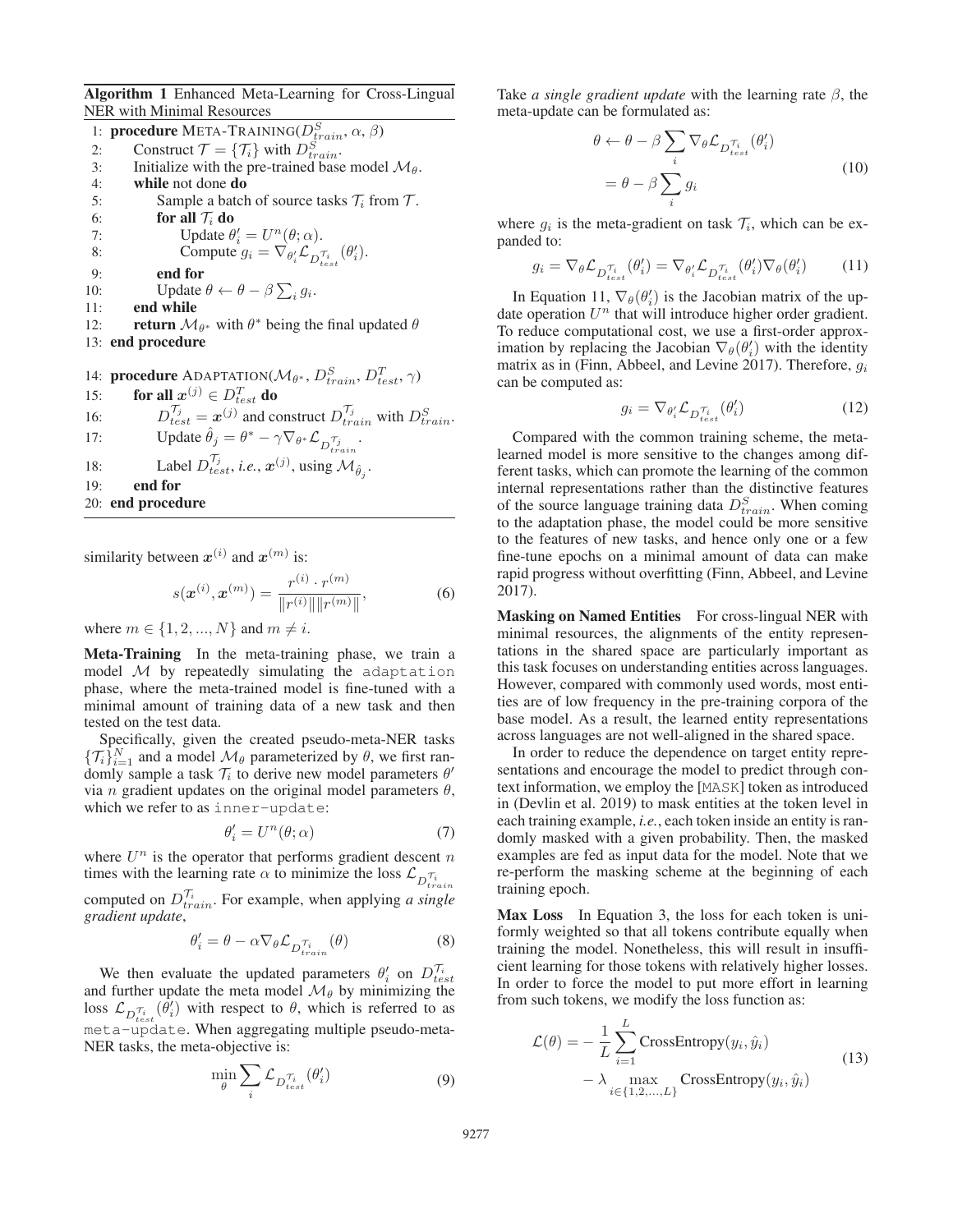where  $\lambda \geq 0$  is a weighting factor. In this way, the potential mispredictions of the high-loss tokens would probably be corrected during meta-training. The benefit of such correction is that the meta-knowledge about the mispredictions, which is also going to be transferred to target tasks, would be reduced, so that the model could achieve better performance after transferring.

In summary, the  $\mathcal{L}_{D_{train}^{\tau_i}}$  and  $\mathcal{L}_{D_{test}^{\tau_i}}$  in Meta-Training of Algorithm 1 are with the masking scheme and the max loss.

Adaptation When it comes to the adaptation phase, *i.e.*, applying  $\mathcal{M}_{\theta^*}$  on target languages, we take each test example  $x^{(j)} \in D_{test}^T$  as the test set  $D_{test}^{\mathcal{T}_j}$  of a target task  $\mathcal{T}_j$ . We then construct a pseudo training set  $D_{train}^{T_j}$  for each  $T_j$  by ratriaving ton K similar examples of  $\mathcal{R}_i^{(i)}$  from the source retrieving top-K similar examples of  $x^{(j)}$  from the source language training data  $D_{train}^S$  using the metric in Equation<br>6. Subsequently we fine-tune the meta-learned model  $M_{0*}$ 6. Subsequently, we fine-tune the meta-learned model  $\mathcal{M}_{\theta^*}$ with the pseudo training set  $D_{train}^{T_j}$  as in Equation 3 via *one oradient undate* and then use the fine-tuned model to predict *gradient update*, and then use the fine-tuned model to predict labels for the test set  $D_{test}^{T_j}$ , *i.e.*,  $x^{(j)}$ .<br>It should be noted that in the adapt

It should be noted that in the adaptation phase, we do not perform the masking scheme to avoid information loss of target entities. Besides, since the size of the pseudo training set is very small, we employ the loss function as in Equation 3 rather than Equation 13 to prevent over-adjusting on uncertain or mispredicted tokens. In fact, when using Equation 13 for adaptation, the model could achieve slightly better performance in some cases but also get worse performance in others due to the mentioned over-adjustment.

# 4 Experiments

In this section, we evaluate our enhanced meta-learning approach for cross-lingual NER with minimal resources and compare our approach to current state-of-the-art methods.

#### 4.1 Datasets

We conduct experiments on four benchmark datasets: CoNLL-2002 Spanish and Dutch NER (Tjong Kim Sang 2002), CoNLL-2003 English and German NER (Tjong Kim Sang and De Meulder 2003), Europeana Newspapers French NER (Neudecker 2016), and MSRA Chinese NER (Cao et al. 2018). Table 2 shows the statistics of all datasets.

- CoNLL-2002/2003 is annotated with four entity types: PER, LOC, ORG, and MISC. All datasets are split into a training set, a development set (testa) and a test set (testb).
- Europeana Newspapers is annotated with three types: PER, LOC, and ORG. We randomly sample 10% of sentences from the whole data to build a test set.
- **MSRA** is also annotated with three types: PER, LOC, and ORG. Since gold word segmentation is not provided in the test set, we use word segmentation from (Zhang and Yang 2018).

For all experiments, we use English as the source language and the others as target languages, *i.e.*, the model M is trained on the training set of English data and evaluated on the test sets of each other language. When transferring to

| Language         | Type     | Train  | Dev   | Test  |
|------------------|----------|--------|-------|-------|
| English-en       | Sentence | 14.987 | 3.466 | 3,684 |
| $(CoNLL-2003)$   | Entity   | 23.499 | 5.942 | 5,648 |
| German-de        | Sentence | 12,705 | 3.068 | 3.160 |
| $(CoNLL-2003)$   | Entity   | 11,851 | 4.833 | 3,673 |
| Spanish-es       | Sentence | 8.323  | 1.915 | 1,517 |
| (CoNLL-2002)     | Entity   | 18,798 | 4.351 | 3,558 |
| Dutch-nl         | Sentence | 15,806 | 2.895 | 5.195 |
| $(CoNLL-2002)$   | Entity   | 13.344 | 2,616 | 3,941 |
| French-fr        | Sentence | 9,527  |       | 2,375 |
| (Europeana News) | Entity   | 7,899  |       | 1,984 |
| Chinese-zh       | Sentence | 46,306 |       | 4,361 |
| (MSRA)           | Entity   | 72,864 |       | 5.478 |

Table 2: Dataset statistics.

French and Chinese, we relabel the MISC entities in English training data into non-entities for meta-training as there is no MISC in the French and Chinese test sets. Following (Wu and Dredze 2019), we use the BIO labeling scheme.

#### 4.2 Implementation Details

We implement our approach with PyTorch 1.0.1. We use the cased multilingual  $BERT_{BASE}$  with 12 Transformer blocks, 768 hidden units, 12 self-attention heads, GELU activations (Hendrycks and Gimpel 2016), a dropout rate of 0.1 and learned positional embeddings. We employ WordPiece embeddings (Wu et al. 2016) to split a word into subwords, which are then directly fed into the model without any other pre-processing. We empirically select the hyper-parameters and utilize them in all experiments. Specifically, for sequence length, we employ a sliding window with a maximum length of 128. When the sequence length is larger than 128, the last 64 subwords of the first window are kept as the context for the subsequent window. Following (Huang et al. 2018), we select  $K = 2$  similar examples for both pseudo NER task construction and the adaptation phase. The mask ratio is set to 0.2,  $\lambda$  in Equation 13 is set to 2.0, update steps  $n$  in Equation 7 is set to 2, the number of sampled pseudo-NER tasks used for one meta-update is set to 32, and the maximum meta-update steps is set to  $3 \times 10^3$ . Following (Wu and Dredze 2019), we freeze the parameters of the embedding layer and the bottom three layers of the base model. According to the suggestions of model hyper parameters in (Devlin et al. 2019), for the optimizers of both inner-update and meta-update, we use Adam (Kingma and Ba 2015) with learning rate of  $\alpha$ ,  $\beta = 3e - 5$ , while for gradient updates during adaptation, we set the learning rate  $\gamma$  to 1e-5. Following (Tjong Kim Sang 2002), we use the phrase level F1-score as the evaluation metric. To reduce the model bias, we carry out 5 runs and report the average performance.

#### 4.3 Performance Comparison

Table 3 presents our results on transferring from English to five other languages, alongside results from previous works. The results show that our approach significantly outperforms the previous state-of-the-art methods across the board, with relative improvements on F1-score compared to the base model ranging from <sup>1</sup>.09% for Dutch to <sup>8</sup>.67% for French (with average improvement of <sup>3</sup>.21%), which demonstrates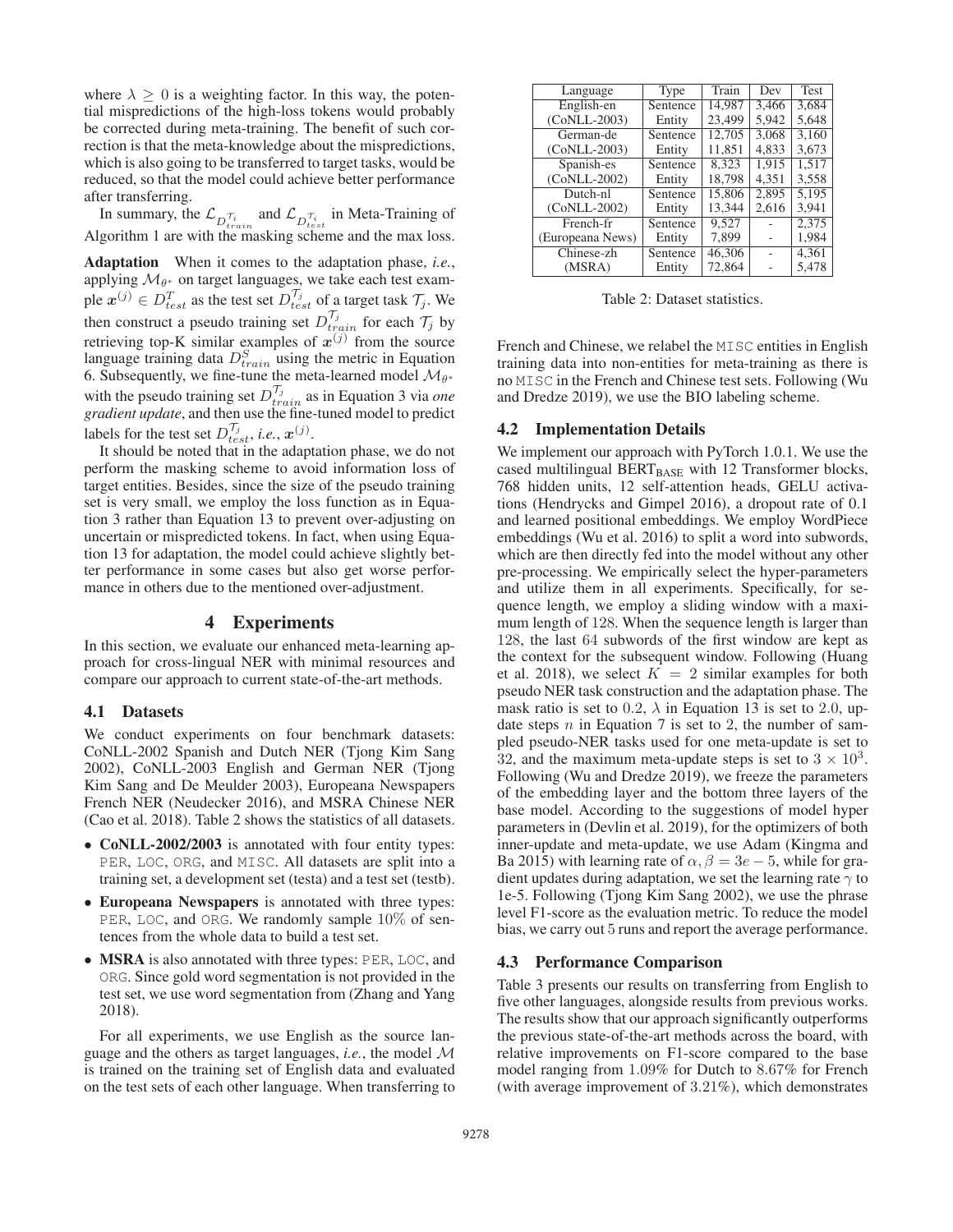|                                           | es    | nl    | de    | tr    | zh    | Average |
|-------------------------------------------|-------|-------|-------|-------|-------|---------|
| Täckström, McDonald, and Uszkoreit (2012) | 59.30 | 58.40 | 40.40 |       |       |         |
| Tsai, Mayhew, and Roth (2016)             | 60.55 | 61.56 | 48.12 |       |       |         |
| Ni, Dinu, and Florian (2017)              | 65.10 | 65.40 | 58.50 |       |       |         |
| Mayhew, Tsai, and Roth (2017)             | 65.95 | 66.50 | 59.11 |       |       |         |
| Xie et al. (2018)                         | 72.37 | 71.25 | 57.76 |       |       |         |
| Wu and Dredze (2019)                      | 74.96 | 77.57 | 69.56 |       |       |         |
| <b>Base Model</b>                         | 74.59 | 79.57 | 70.79 | 50.89 | 76.42 | 70.45   |
| Ours                                      | 76.75 | 80.44 | 73.16 | 55.30 | 77.89 | 72.71   |

Table 3: Results of cross-lingual NER with minimal resources<sup>1</sup>.

|                                                                                                                                                | es    | nl    | de    | tr                                                                                                                                     | zh    | Average |
|------------------------------------------------------------------------------------------------------------------------------------------------|-------|-------|-------|----------------------------------------------------------------------------------------------------------------------------------------|-------|---------|
| Ours                                                                                                                                           | 76.75 | 80.44 | 73.16 | 55.30                                                                                                                                  | 77.89 | 72.71   |
| Ours w/o max loss                                                                                                                              |       |       |       | $76.05 (-0.70)$ $79.50 (-0.94)$ $71.84 (-1.32)$ $52.64 (-2.66)$ $76.77 (-1.12)$ $71.36 (-1.35)$                                        |       |         |
| Ours w/o masking                                                                                                                               |       |       |       | $\left[ 75.57 (-1.18) \right]$ 80.38 (-0.06) $\left[ 72.76 (-0.40) \right]$ 54.29 (-1.01) $\left[ 77.79 (-0.10) \right]$ 72.16 (-0.55) |       |         |
| Ours w/o max loss/masking                                                                                                                      |       |       |       | $\left[ 75.33 (-1.42) (80.13 (-0.31) (71.49 (-1.67) (52.79 (-2.51) (76.50 (-1.39) (71.25 (-1.46)$                                      |       |         |
| Ours w/o meta-train/max loss/masking 74.59 (-2.16) 79.57 (-0.87) 70.79 (-2.37) 50.89 (-4.41) 76.42 (-1.47) 70.45 (-2.26)<br>(i.e., Base Model) |       |       |       |                                                                                                                                        |       |         |

Table 4: Ablation study on cross-lingual NER with minimal resources.

the effectiveness of the proposed enhanced meta-learning algorithm.

Particularly, compared with the base model, our approach achieves particularly significant improvement on German and French, which can be attributed to our model's stronger ability to predict through context information. In English, proper nouns of LOCATION, PERSON, *etc*. often begin with a capital letter while most general nouns do not. As a result, without effective extraction of context information, the base model tends to mislabel capitalized terms for general nouns as entities, and such phenomenon is especially serious when adapting the model to French and German, where capitalization rules differ from English for general nouns, titles, *etc*. or due to noise in datasets. In contrast, our approach is more robust in such cases due to the introduction of the masking scheme and the max loss, which facilitates the model to label general nouns as non-entities based more on context.

# 4.4 Ablation Study

We propose several strategies to enhance the base model, including the meta-training and adaptation procedure, the masking scheme, and the augmented loss. In this section, we conduct ablation study experiments to investigate the influence of these factors. Table 4 shows the results.

- *Ours w/o max loss*, which removes the additional maximum term in the loss function. The performance in terms of F1-score decreases by <sup>1</sup>.<sup>35</sup> on average. We conjecture that, without the maximum term, the meta-knowledge from mispredictions is transferred to target tasks along with the meta-model, which hurts performance.
- *Ours w/o masking*, which wipes out the masking scheme during the meta-training phase. This causes a performance drop across all languages, with a maximum drop

of <sup>1</sup>.<sup>18</sup> F1-score in Spanish. That further demonstrates the necessity of predicting through contextual information.

- *Ours w/o max loss/masking*, which cuts out both the masking scheme and the max loss at once. In this case, our approach degrades into the base model trained with merely model-agnostic meta-learning. This results in a performance drop of <sup>1</sup>.<sup>46</sup> F1-score on average, indicating that both the masking scheme and the max loss do bring enhancement to meta-learning for cross-lingual NER with minimal resources.
- *Ours w/o meta-train/max loss/masking*, which further eliminates the meta-training and the adaptation phase from *Ours w/o max loss/masking*. In that case, our approach degenerates into the base model. From Table 4, we can see that this will lead to a significant and consistent performance drop on all five target languages, which demonstrates the effectiveness of meta-leaning employed in our approach.

# 4.5 Case Study

We give a case study to analyze the quality of the results produced by our approach and the base model. Figure 1 demonstrates that our approach has a stronger ability to transfer semantic information.

In example #1, the base model fails to identity "Secretaría" General" as ORG, probably because its most similar phrase "secretary general" in the English dataset is usually labeled as non-entities. However, our approach can recognize it according to the learned semantic information "a PER was selected to replace another PER at the head of an ORG". Similarly, in example #2, the base model incorrectly labels "Edmond Thieffrylaan" as PER. We suspect that this is because Edmond appears as a part of a person name "Jim Edmond" in the English training data. Surprisingly, the proposed approach labels it as LOC correctly according to the context

<sup>&</sup>lt;sup>1</sup>The zh results reported in (Wu and Dredze 2019) used a dataset not specified in the paper, so we don't list them here.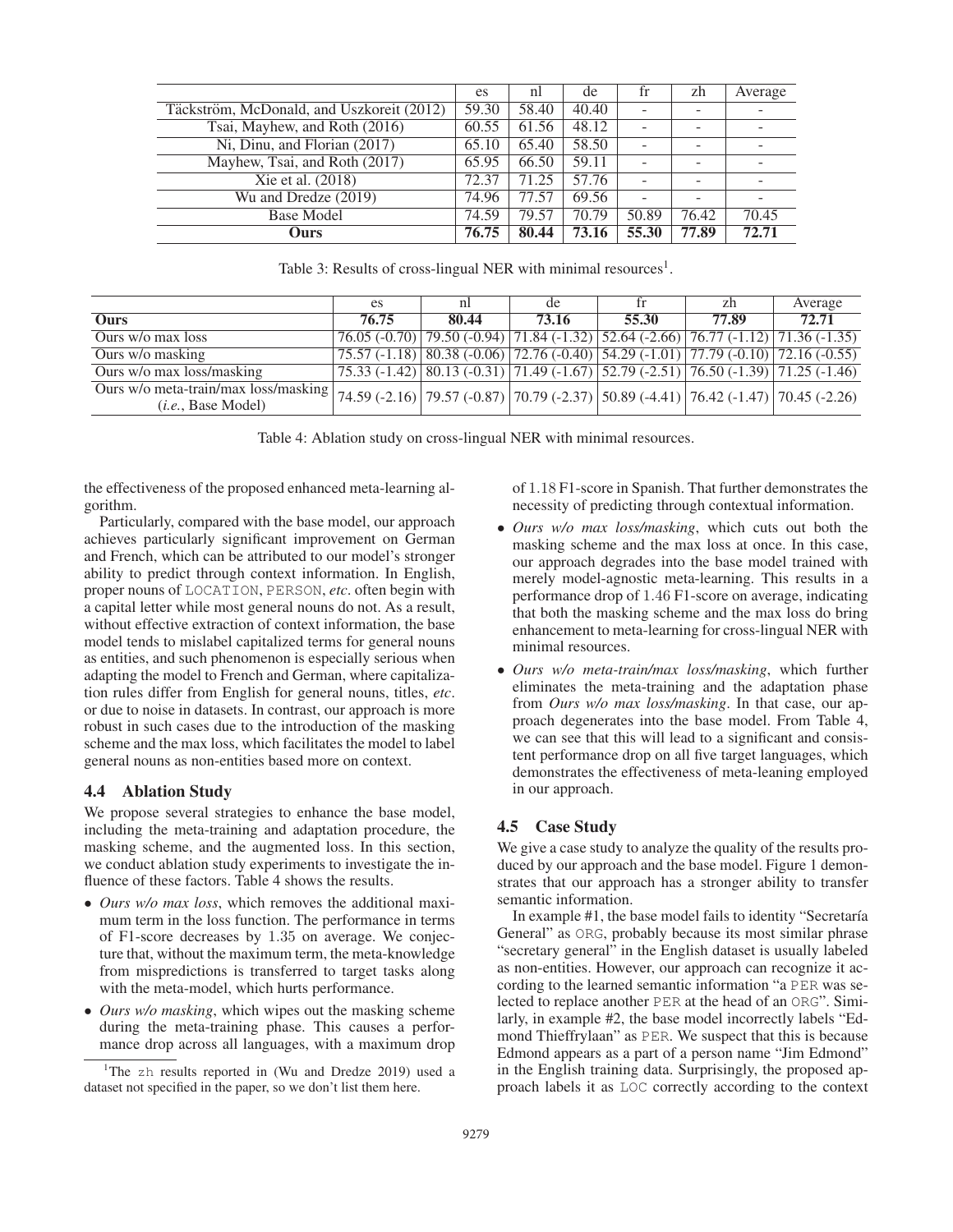|                              | Base Model:  [PER Fidalgo] fue elegido para sustituir a [PER Antonio Gutiérrez] al frente de la Secretaría General.               |
|------------------------------|-----------------------------------------------------------------------------------------------------------------------------------|
| $#1$<br>Spanish              | Ours:  [PER Fidalgo] fue elegido para sustituir a [PER Antonio Gutiérrez] al frente de la [ORG Secretaría General].               |
|                              | Translation in English:  Fidalgo was elected to replace Antonio Gutierrez at the head of the General Secretariat.                 |
|                              | <b>Base Model:</b> hebben politie het speelplein [LOC Redoute] aan de <b>[PER Edmond Thieffrylaan]</b> schoongeveegd van junkies. |
| $#2$<br>Dutch                | Ours:  hebben politie het speelplein [LOC Redoute] aan de [LOC Edmond Thieffrylaan] schoongeveegd van junkies.                    |
|                              | Translation in English:  the police have cleaned up the Redoute playground on Edmond Thieffrylaan from junkies.                   |
|                              | Base Model: Kurzfristig wurde der Vorgänger [ORG Krauses], [PER Peter Wünsch], zuruckgeholt.                                      |
| #3<br>German                 | <b>Ours:</b> Kurzfristig wurde der Vorgänger [PER Krauses], [PER Peter Wünsch], zuruckgeholt.                                     |
|                              | Translation in English: Not long ago, Krauses' predecessor, Peter Wünsch, was taken back.                                         |
|                              | Base Model: 在 [LOC 希腊], 人们 常称 他 为 " 小 奥纳西斯 "                                                                                      |
| $\frac{\#4}{\text{Chinese}}$ | Ours: 在 [LOC 希腊], 人们 常称 他 为 " 小 [PER 奥纳西斯]"                                                                                       |
|                              | Translation in English: In Greece, he is often called "Little Onassis".                                                           |

Figure 1: Case study of cross-lingual NER with minimal resources. The GREEN (RED) highlight indicates a correct (incorrect) label.

| data  | systems           | es    | nl    | de    | fr    | zh    | Average |
|-------|-------------------|-------|-------|-------|-------|-------|---------|
| $1\%$ | CL.               | 60.43 | 54.77 |       |       |       |         |
|       | ML                | 62.72 | 63.57 |       |       |       |         |
|       | <b>MLMT</b>       | 68.33 | 66.73 |       |       |       |         |
|       | <b>Base Model</b> | 76.83 | 80.90 | 73.22 | 60.51 | 79.72 | 74.24   |
|       | Ours              | 78.59 | 82.72 | 75.12 | 61.71 | 80.34 | 75.70   |
|       | CL.               | 66.45 | 61.91 |       |       |       |         |
|       | ML                | 71.22 | 70.62 |       |       |       |         |
| 2%    | <b>MLMT</b>       | 72.59 | 70.92 |       |       |       |         |
|       | <b>Base Model</b> | 77.28 | 81.54 | 74.31 | 64.43 | 81.86 | 75.88   |
|       | Ours              | 79.54 | 83.07 | 75.64 | 65.79 | 82.58 | 77.32   |
| 5%    | CL.               | 69.63 | 70.29 |       |       |       |         |
|       | ML                | 76.15 | 76.52 |       |       |       |         |
|       | <b>MLMT</b>       | 77.13 | 77.03 |       |       |       |         |
|       | <b>Base Model</b> | 78.74 | 82.00 | 75.48 | 67.73 | 85.11 | 77.81   |
|       | Ours              | 80.32 | 83.72 | 77.70 | 69.19 | 85.67 | 79.32   |

Table 5: Low resource cross-lingual NER results, where  $x\%$ denotes the percentage of labeled training data in target languages used in the adaptation phase.

CL: Cross-lingual transfer using a shared character embedding layer (Yang, Salakhutdinov, and Cohen 2017).

ML: The multi-lingual framework as in Lin et al. (2018).

MLMT: The multi-lingual multi-task framework as in Li et al. (2018).

"clean up the playground on LOC". Moreover, the baseline model mispredicts the labels of "Krauses" in Example #3 and "Onassis" in Example #4, two unseen entities in the English training data, while our approach gives the right prediction on the basis of context information.

# 4.6 Discussion: Extend to Low-Resource Cross-Lingual NER

Here, we extend the proposed approach to the task of lowresource cross-lingual NER. To simulate a low-resource setting, we use randomly sampled subsets of the training data of a target language. Compared with minimal-resource crosslingual transfer, we take the same meta-training procedure. For the adaptation phase, we directly use the entire subsets

to fine-tune the meta-learned model for efficiency, and then test on the test data of the target language.

We compare our meta-learning based approach with other multi-lingual and multi-task based approaches. For the results not reported in (Yang, Salakhutdinov, and Cohen 2017) and (Lin et al. 2018), we re-implement their methods based on the open-source github repositories<sup>2,3,4</sup>. As presented in Table 5, our approach significantly outperforms other approaches across all target languages with different percentage of labeled data. Compared with the base model, there is an average improvement of 1.47 F1-score. We also study the factor analysis of the enhanced meta-learning algorithm under low-resource setting. Similarly, removing any factor in our proposed approach will lead to a performance drop, which further demonstrates that our approach is reasonable.

# 5 Conclusion

In this paper, we propose an enhanced meta-learning algorithm for cross-lingual NER with minimal resources, considering that the model could achieve better results after a few fine-tuning steps over a very limited set of structurally/semantically similar examples from the source language. To this end, we propose to construct multiple pseudo-NER tasks for meta-training by computing sentence similarities. Moreover, in order to improve the model's capability to transfer across different languages, we present a masking scheme and augment the loss function with an additional maximum term during meta-training. Experiments on five target languages show that the proposed approach leads to new state-of-the-art results with a relative F1-score improvement of up to 8.76%. We also extend the approach to low-resource cross-lingual NER, and it also achieves stateof-the-art results.

<sup>2</sup> https://github.com/kimiyoung/transfer

<sup>3</sup> https://github.com/limteng-rpi/mlmt

<sup>&</sup>lt;sup>4</sup>We re-implement only Spanish and Dutch as the original repositories only provide aligned word embeddings for these two languages.